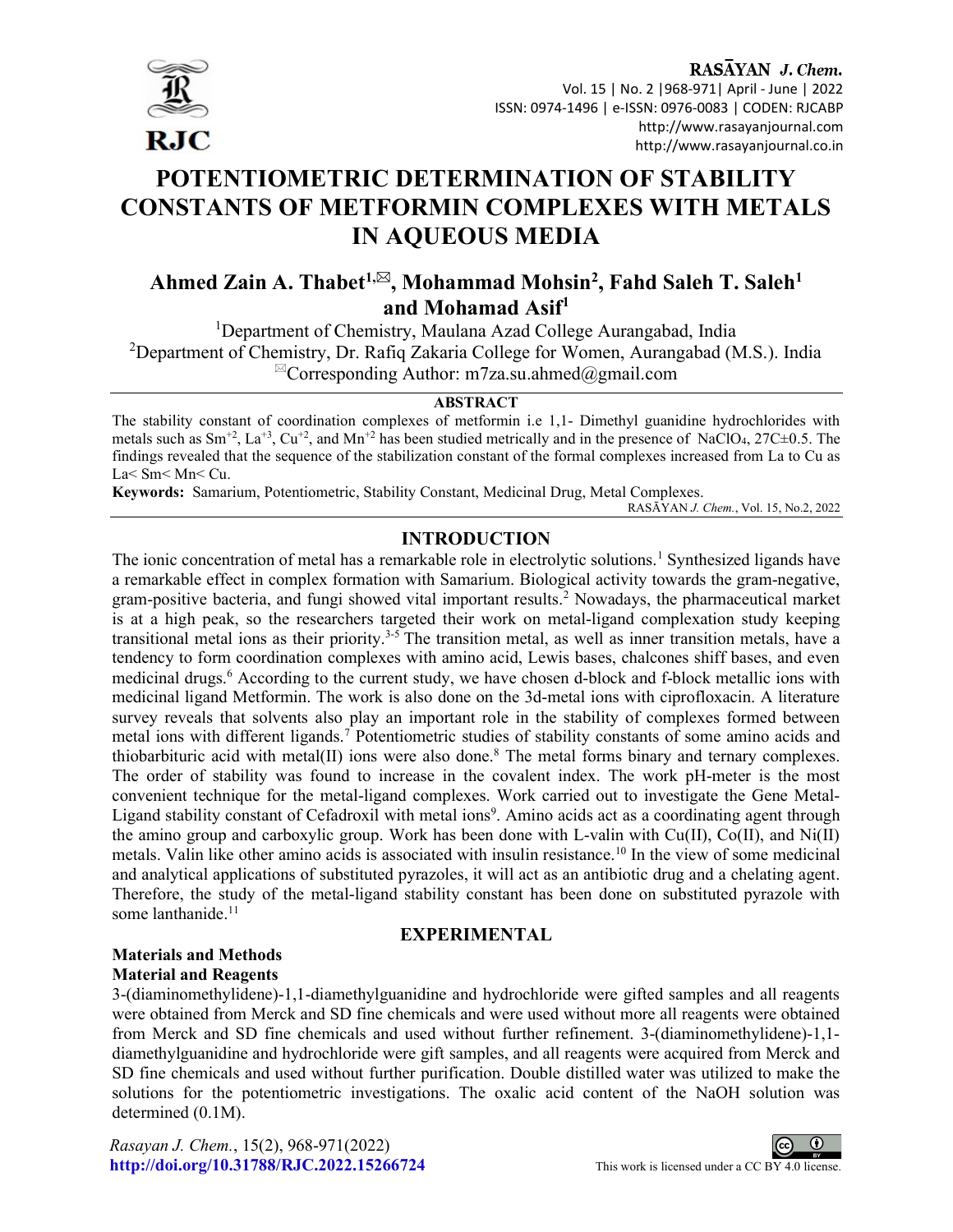Complexometric titrations were used to standard all of the metal nitrate solutions that had been created. In doubly distilled water, the ligand metformin was easily soluble. Before conducting the experiment, the pH meter (ELICO, LI-120) was calibrated. Double distilled water was utilized to make the solutions for the potentiometric investigations. Oxalic acid (0.1M) was used to standard the NaOH solution. All prepared metal nitrates solutions were standardized by complexometric titrations. In double distilled water, the ligand metformin was easily soluble. Before starting the experiment, the pH meter (ELICO, LI-120) was calibrated.

#### Potentiometric Experiment

Before beginning the titrations, the pH meter was calibrated with three different buffers: 4.01, 7.0, and 9.2. Following trials of solution were prepared to determine the protonation constant of the ligand and the formation constant of the complexes in distilled water by altering metal ions.

 $(A)$ HClO<sub>4</sub> + NaClO<sub>4</sub>  $(A + L)$  HClO<sub>4</sub> + NaClO<sub>4</sub> + C<sub>4</sub>H<sub>12</sub>ClN<sub>5</sub>  $(A + L + M)$  HClO<sub>4</sub> + NaClO<sub>4</sub> + C<sub>4</sub>H<sub>12</sub>ClN<sub>5</sub> + metal ions

The previous mentioned sets of solutions were prepared as m: L and the complex solution was titrated against a standard NaOH solution at room temperature using a pH meter, with measurements recorded until a constant pH was achieved in three systems: (i) [A]  $0.2N$  HClO<sub>4</sub> (5 mL) + 1M NaClO<sub>4</sub> (5 mL); (ii)  $[A + L]$  0.2N HClO<sub>4</sub> (5 mL) + 1M NaClO<sub>4</sub> (5 mL) + 0.01N ligand (10 mL); (iii)  $[A + L + M]$  0.2N HClO<sub>4</sub>  $(5 \text{ mL}) +1$ M NaClO<sub>4</sub>  $(5 \text{ mL}) + 0.01$ N ligand  $(10 \text{ mL}) + 0.01$ N Samarium metal solution  $(10 \text{ mL})$ .

#### Calculation

Using acid and ligand titration curves, the Irving and Rossotti approach was used to compute the average number of protons associated with the ligand at various pH levels. In acid and ligand titration curves,  $V_a$ and  $V<sub>L</sub>$  are the volumes of sodium hydroxide required to achieve the same pH. The total ligand concentration  $T_L$  while  $\gamma$  is equal to the total number of free protons connected to the ligand molecule, N<sup>0</sup> is the normality of alkali,  $E^0$  is the initial concentration of the free acid, and  $V_0$  total volume of titrated solution. The protonation constant may be calculated using the equation.

$$
K_1 = \frac{\eta_a}{(1 - \overline{\eta_a})[H^+]}
$$

For monobasic acid

$$
K_1 = pH + \log \frac{\overline{\eta_a}}{1 - \overline{\eta_a}}
$$

For dibasic acid

$$
K_1 = pH + \log \frac{\overline{\eta_a} - 1}{2 - \overline{\eta_a}}
$$

$$
K_1 = pH + \log \frac{\overline{\eta_a} - 1}{2 - \overline{\eta_a}[H^+]}
$$

The proton ligand formation constant  $K_1$  and  $K_2$  were determined from the formation curve obtained by plotting  $\eta_a$  Vs pH, where pH values at  $\eta_a$  = 0.5 and 1.5 yield K<sub>1</sub>log and K<sub>2</sub>log, respectively. Using the Irriving and Rossotti equation, the average number of metal ions associated with the ligand at different pH levels was estimated from the metal ions and ligand titration curves as follows.  $\frac{\eta_a}{(1-\overline{\eta}_a)[H^+]}$ <br>  $pH + \log \frac{\overline{\eta_a}}{1-\overline{\eta_a}}$ <br>  $pH + \log \frac{\overline{\eta_a}-1}{2-\overline{\eta_a}}$ <br>  $I + \log \frac{\overline{\eta_a}-1}{2-\overline{\eta_a}[H^+]}$ <br>  $I + \log \frac{\overline{\eta_a}-1}{2-\overline{\eta_a}[H^+]}$ <br>  $I + \log \frac{\overline{\eta_a}-1}{2-\overline{\eta_a}[H^+]}$ <br>  $I + \log \frac{\overline{\eta_a}-1}{2-\overline{\eta_a}[H^+]}$ <br>  $I + \log \frac{\overline{\eta_a}-1}{2-\$ 

$$
\overline{\eta} = \frac{\left(V_m - V_1\right)\left(N^0 + E^0\right)}{\left(V_0 + V_1\right)\overline{\eta_a}T_m}
$$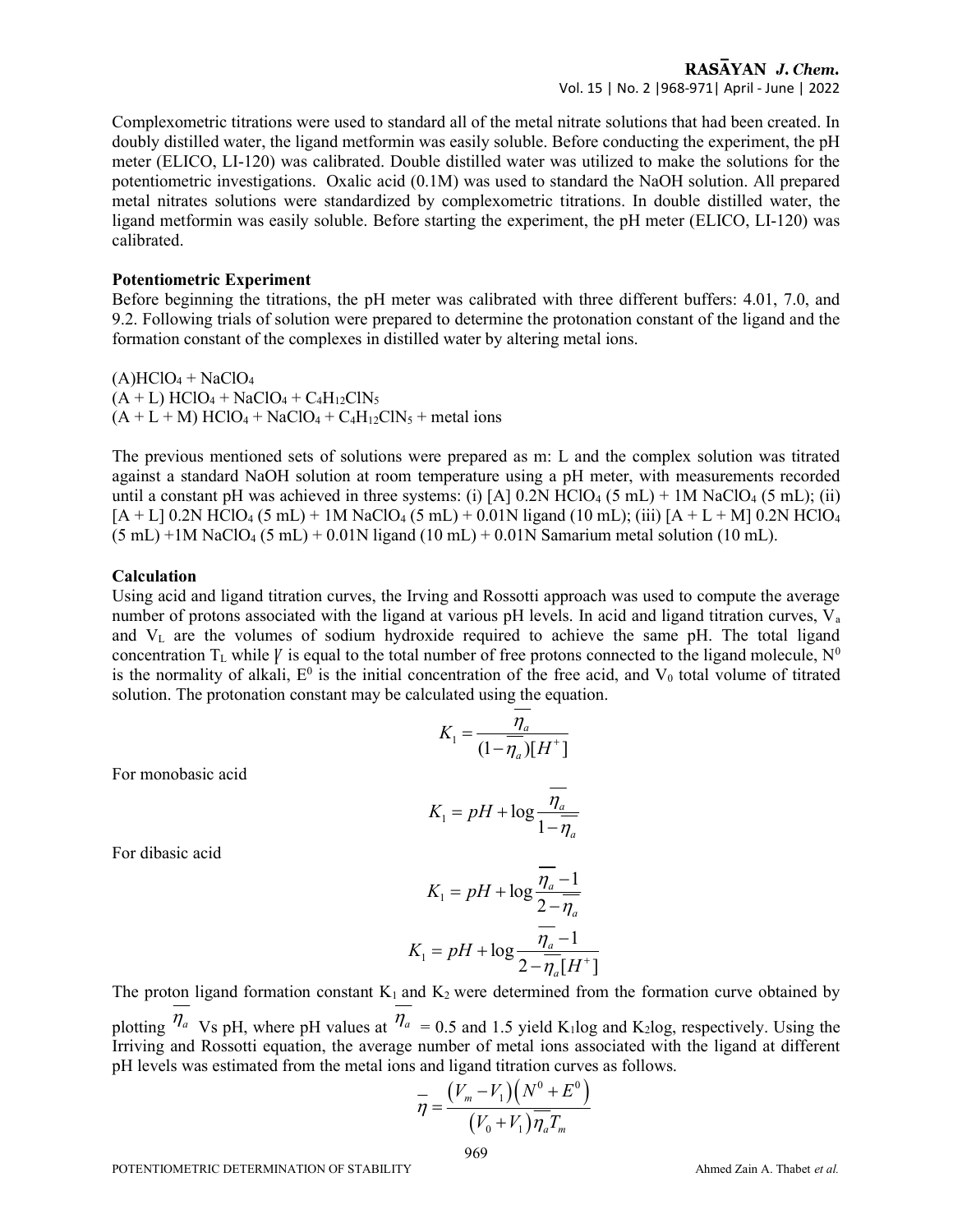and

$$
pL = \log_{10}\left[\frac{\sum_{n=0}^{n=1} \beta_n^H \left(\frac{1}{anti \log pH}\right)}{T_1 - RT_m} \cdot \frac{V_0 + V_m}{V_0}\right]
$$

Where  $T_m$  represents the total concentration of metal in solution and is the overall proton ligand stability constant, the other variables have their normal meanings as previously stated. The successive stability constants were then calculated using half  $\eta$  value interpolation from  $\eta$  Vs  $p_L$  formation curves. The values of  $K_1$ log and  $K_2$ log were acquired using interpolation at 0.5 and 1.5, respectively, and the least

#### RESULTS AND DISCUSSION

square approach was used to calculate  $K_1$ log and  $K_2$ log by plotting vs pL or s pL, respectively.

Coordination compounds play an important role in many branches like chemistry, biochemistry, biology, medicine, etc. Stability constant used the determination of metal-ligand complex.<sup>12-14</sup>

As far as the solution study of transition series is concerned, it is very interesting that Cu shows greater lattice energy and higher formation constants for complexes of Cu(II) ions. Cu(II) shows complexes with a ligand that are more stable than  $Ni(II)$  complexes.<sup>15</sup>





The order of stability of metal chelates was investigated by using Irving William's natural order of stabilities<sup>16</sup> as Mn (II)< Co(II)< Ni(II)< Cu(II). A Kalvin-Bjerrum method was used for the determination of the stability constant for a metal ion with ligands.

For the present study Sm, La, Cu, Mn were taken as metal ions with Metformin as a ligand. Metformin is an oral antihyperglycemic drug that is used in diabetes. Metformin is water-soluble. Metformin has one free amino group and two terminals–NH group. Metformin has more capacity for forming complexes.

| e-1: Metai-Ligand Stability Consta |        |        |
|------------------------------------|--------|--------|
| Metals                             | log K  | pL     |
| Sm                                 | 4.4279 | 3.5727 |
| La                                 | 0.8726 | 3.2959 |
| Cu                                 | 1.023  | 6.8310 |
| Mn                                 | 0.0873 | 3.7580 |

The highest value of metal-ligand complexes between Fe and boric acid has also been observed by earlier researchers.17-18 Works also showed the higher values of the Metal-ligand stability constant of Ni with cysteine and Schiff's base.<sup>19</sup> For the present study, the metal ion was selected from transition and inner transition elements. It has been observed that the values obtained have variations with the ligand. Similarly, we have studied pL for metal ions with ligand metformin and it was observed in the range 3.20- 6.83 as shown in Table-1.